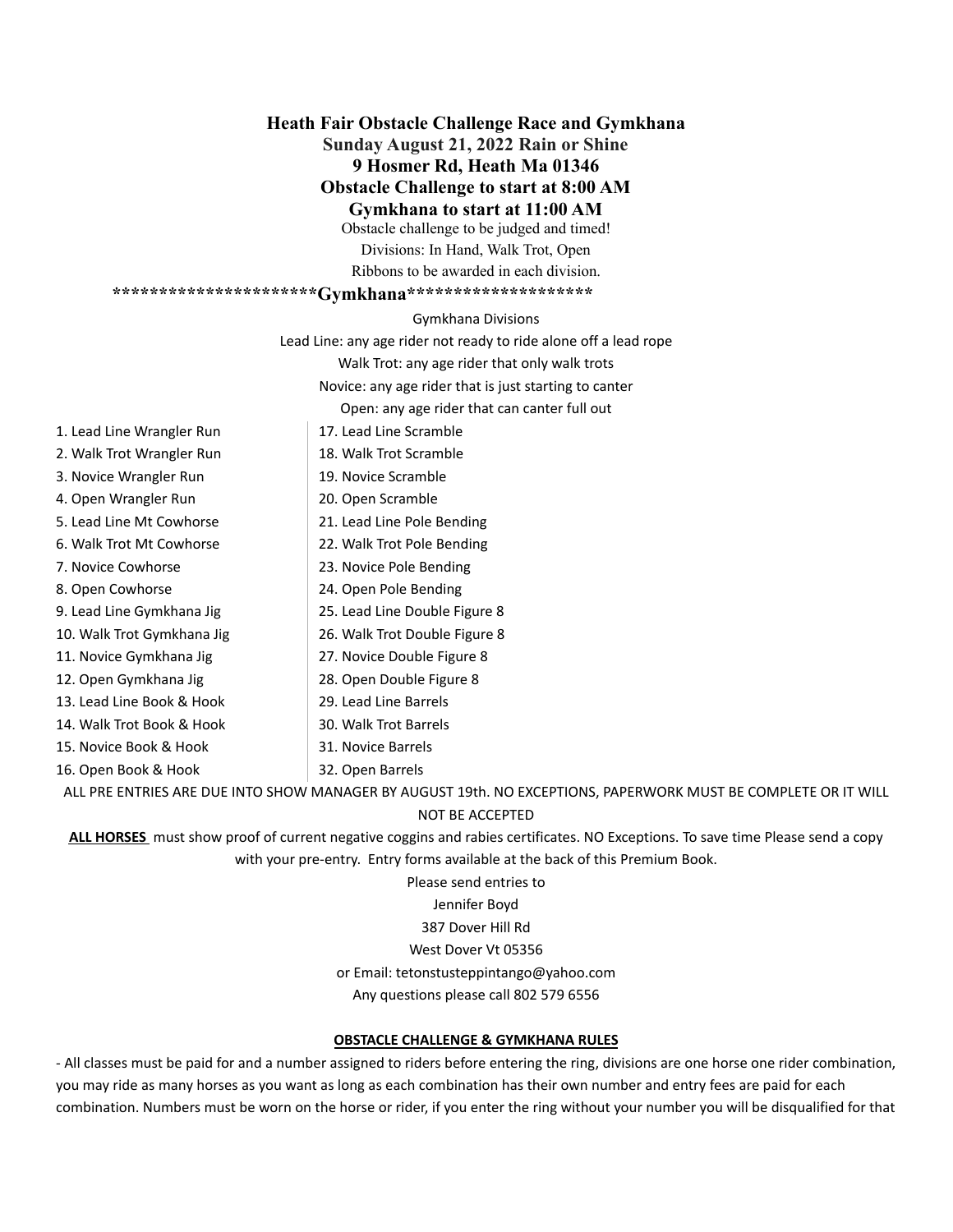class.

- Horses may not have more than two riders for the day or may not be entered in more than two divisions for the day

- ALL RIDERS 18 YRS OLD OR YOUNGER MUST WEAR AN APPROVED HELMET, NO EXCEPTIONS!! IF YOU HAVE TO BE TOLD MORE THAN TWICE TO PUT YOUR HELMET ON YOU WILL BE DISQUALIFIED FOR THE DAY WITHOUT A REFUND OF MONEY. We encourage **ALL riders, regardless of age, to wear a helmet.**

- Riders must wear shoes or boots with a heel, NO sneakers or flat soled shoes. Riders will be asked to change foot wear - Riders need to be listening for their class and be ready at the gate area. If you need a hold please notify the booth at least two classes prior to your class.

- A five second penalty will be given for each obstacle knocked over, riders will be disqualified for going off pattern or breaking the timer. A "Do Over" will only be offered if the timer has a problem. Show management's decision is final.

- Walk trot riders will be disqualified for that class if they canter more than 3 strides, if they get caught cantering on the show grounds they will get a warning and then disqualified for the day without refund of entry fees

- Please keep the gate area clear at all times, if you have to be told more than twice to keep the gate area clear you will be disqualified for that class

- Show management has the right to split and or combine classes or cancel classes and or divisions

- Show management's decision is final, see manager for any questions or disputes

- Any horse or person that is out of control or posing a danger may be asked to leave the show area and or show grounds

- Show management has the right to first give a verbal warning, second a disqualification for that class, and third rider will be disqualified for the day without refund of entry fees and asked to leave the show grounds for excessive spurring, whipping, **yanking on the horse's mouth, or any other abusive behavior**

-No dogs on the show grounds unless it is a certified service dog

-There will be a \$40 fee on all returned checks and you will be asked to pay in cash after that

-Please bring a muck fork and clean up around your trailer

#### **THANK YOU AND HAVE FUN!!**

Day fee includes the Obstacle Challenge and the Gymkhana! Pre Entered Day Fee \$50 Pre Entered Per Class \$7 Post Entered Day Fee \$60 Post Entered Per Class \$9 To save time the morning of the show please Pre Enter!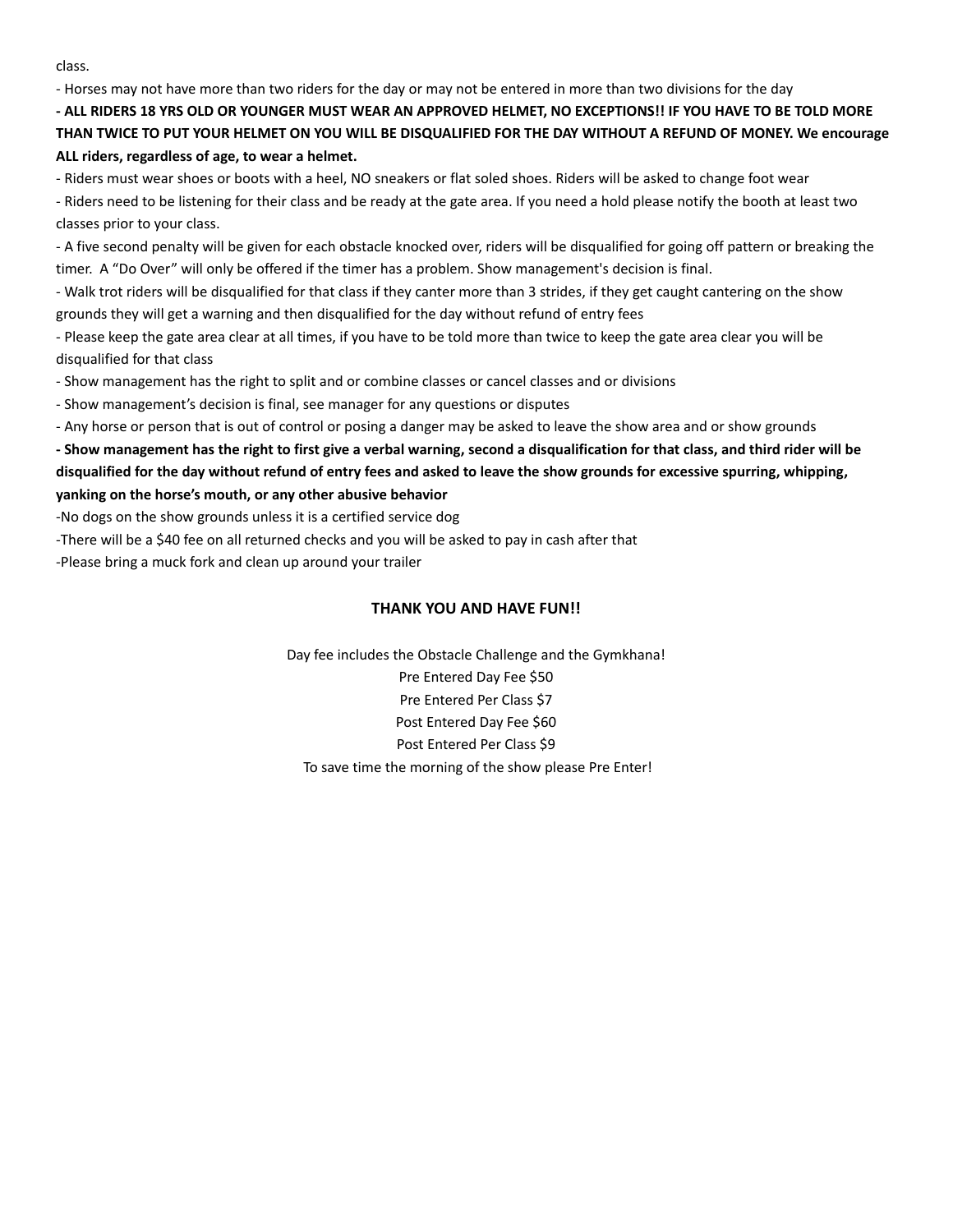| Heath Fair Obstacle Challenge Race and Gymkhana (p1 of 3) |
|-----------------------------------------------------------|
| <b>Sunday August 21, 2022 Rain or Shine</b>               |
| 9 Hosmer Rd, Heath Ma 01346                               |
| <b>Obstacle Challenge to start at 8:00 AM</b>             |
| Gymkhana to start at 11:00 AM                             |
|                                                           |

| Riders Name:  | the control of the control of the control of the control of the control of the control of |                                                                                                                       |  |
|---------------|-------------------------------------------------------------------------------------------|-----------------------------------------------------------------------------------------------------------------------|--|
| Horses Name:  |                                                                                           |                                                                                                                       |  |
| Address:      |                                                                                           |                                                                                                                       |  |
| Phone:        | Email:                                                                                    | <u> 1989 - Johann John Stein, mars and de British and de British and de British and de British and de British and</u> |  |
| Owner's Name: |                                                                                           |                                                                                                                       |  |
| Address:      |                                                                                           | Phone:                                                                                                                |  |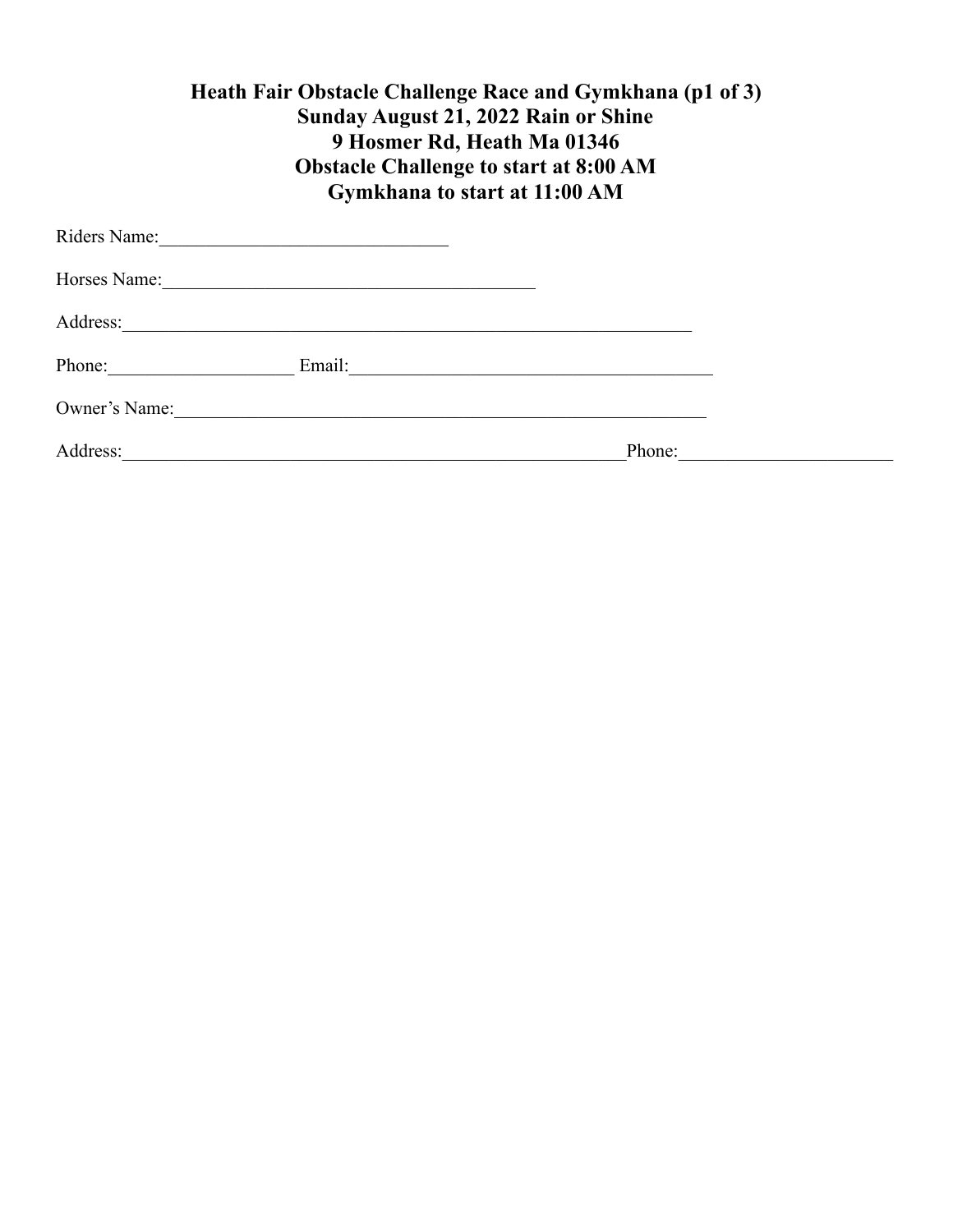## **Heath Fair Obstacle Challenge Race and Gymkhana (p2 of 3)**

\*\*\*\*\*\*\*\*\*\*\*\*\*\*\*\*\*\*\*\*\*\*\*\*Please Circle The Classes You Wish To Enter\*\*\*\*\*\*\*\*\*\*\*\*\*\*\*\*\*\*\*\*\*\*\*\*\*\*\*\*\*\*\*\*

Obstacle Challenge Divisions: In Hand Walk Trot Open

\*\*\*\*\*\*\*\*\*\*\*\*\*\*\*\*\*\*\*\*\*\*\*\*\*\*\*\*\*\*\*\*\*Gymkhana Divisions\*\*\*\*\*\*\*\*\*\*\*\*\*\*\*\*\*\*\*\*\*\*\*\*\*\*\*\*\*\*\*\*\*\*\*\*\*\*\*\*

Lead Line: 1 5 9 13 17 21 25 29 Walk Trot: 2 6 10 14 18 22 26 30

Novice: 3 7 11 15 19 23 27 31 Open: 4 8 12 16 20 24 28 32

\*\*\*\*\*\*\*\*\*\*\*\*\*\*\*\*\*\*\*\*\*\*\*\*\*\*\*\*\*\*\*\*\*\*\*\*\*\*\*\*\*\*\*\*\*\*\*\*\*\*\*\*\*\*\*\*\*\*\*\*\*\*\*\*\*\*\*\*\*\*\*\*

I hereby enter the above classes at my own risk and are subject to all of the rules for this event. I further agree that I will make no claims against the Heath Fair, the Heath Agricultural Society, or any persons or committees connected with this event for damage to myself, animals, other persons or property.

Owner's Signature:

Rider's Signature:\_\_\_\_\_\_\_\_\_\_\_\_\_\_\_\_\_\_\_\_\_\_\_\_\_\_\_\_\_\_\_\_\_\_\_\_\_\_\_\_\_\_\_\_\_\_\_\_\_\_\_\_\_\_\_\_

Parent/Guardian Signature if rider is under 18 Yrs old:\_\_\_\_\_\_\_\_\_\_\_\_\_\_\_\_\_\_\_\_\_\_\_\_\_